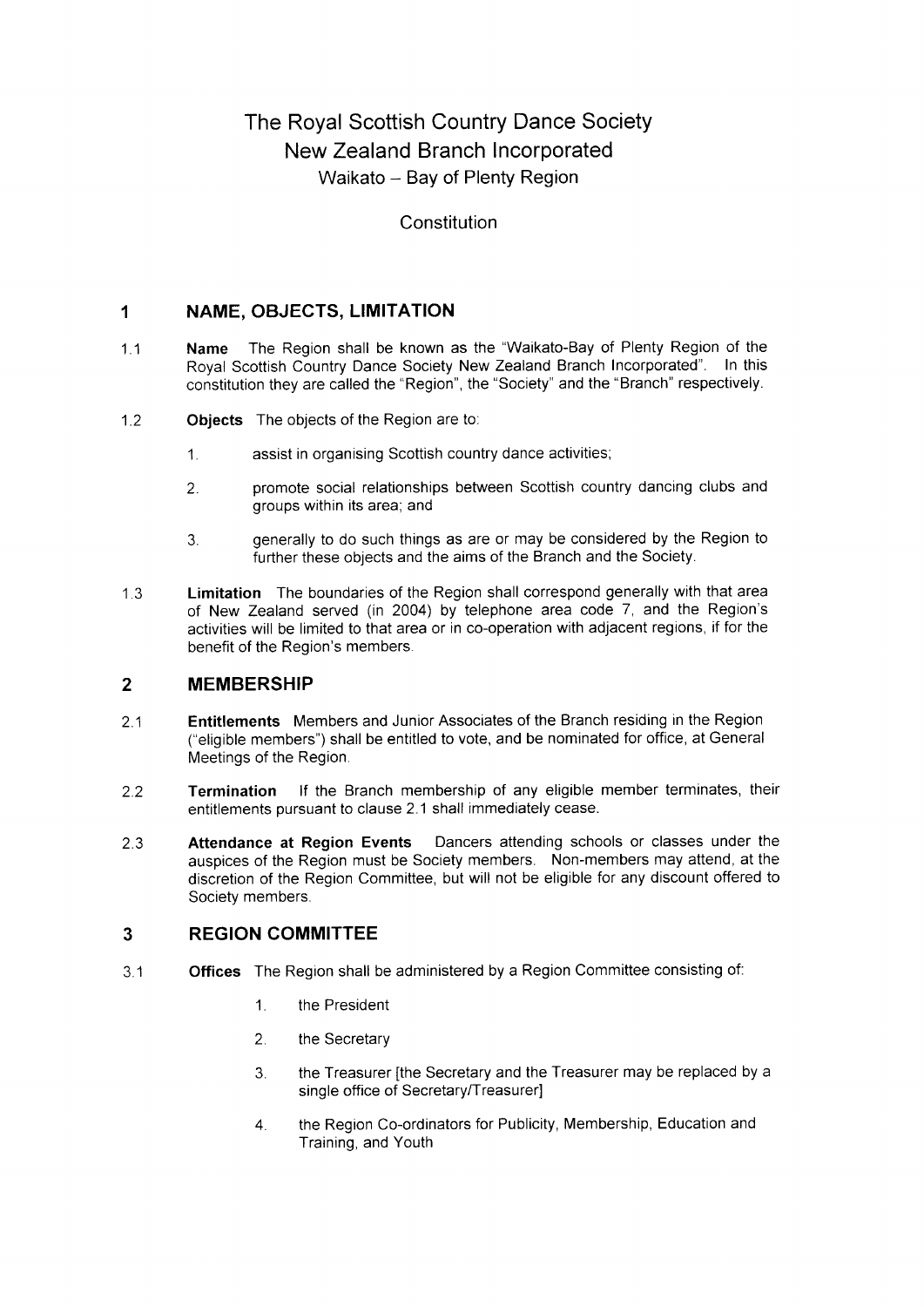- 3.2 Appointment The members of the Region Committee shall be elected by the Annual General Meeting (AGM) of the Region.
- 3.3 Casual Vacancies The Region Committee may fill any vacancy on the Region Committee which arises for any reason (including, without limitation, any vacancy not filled at the AGM). Any Region Committee member so appointed shall serve only until the next AGM and will then be eligible for election.
- 3.4 Nominations Nominations for Region Committee members shall be:
	- 1. received by the Secretary of the Region up to two months before the AGM;
	- 2. in writing, signed by two members of the Region as nominator and seconder,
	- 3. consented to by the nominee, signified by the nominee signing the nomination form;
	- 4. circulated with the notice of the meeting (see clause 6.3).
- 3.5 lf no nomination is received under clause 3.4 for a particular office, nominations may be acceoted from the floor at the AGM.

### 4 SUB.COMMITTEES

4.1 The Region Committee may constitute sub-committees and entrust them with such duties as it considers necessary for the efficient working of Region affairs. Subcommittee members need not be members of the Region Committee and appointment as a sub-committee member will not confer Region Committee membership. Minutes shall be kept of all meetings and a copy shall be submitted to the Region Committee.

### 5 DUTIES OF COMMITTEE MEMBERS

5.'l Chair The President shall chair all Region General Meetings and all meetings of the Region Committee. In the absence of the President, the eligible members shall appoint one of their number to preside.

#### 6 REGION MEETINGS

- 6.'1 AGM, Balance Date The Annual General Meeting of the Region shall be held within three months after the end of its financial year at such place and time as may be determined by the Region Committee. The Region financial year shall end on 31<sup>st</sup> August each year.
- 6.2 SGM's Special General Meetings may be called by the Chair on the request of either:
	- 1. the Committee or
	- 2, not less than 30% of eligible members.
	- Only the business for which the Special General Meeting was called, as stated in the notice (clause 6.3) may be discussed at the meeting.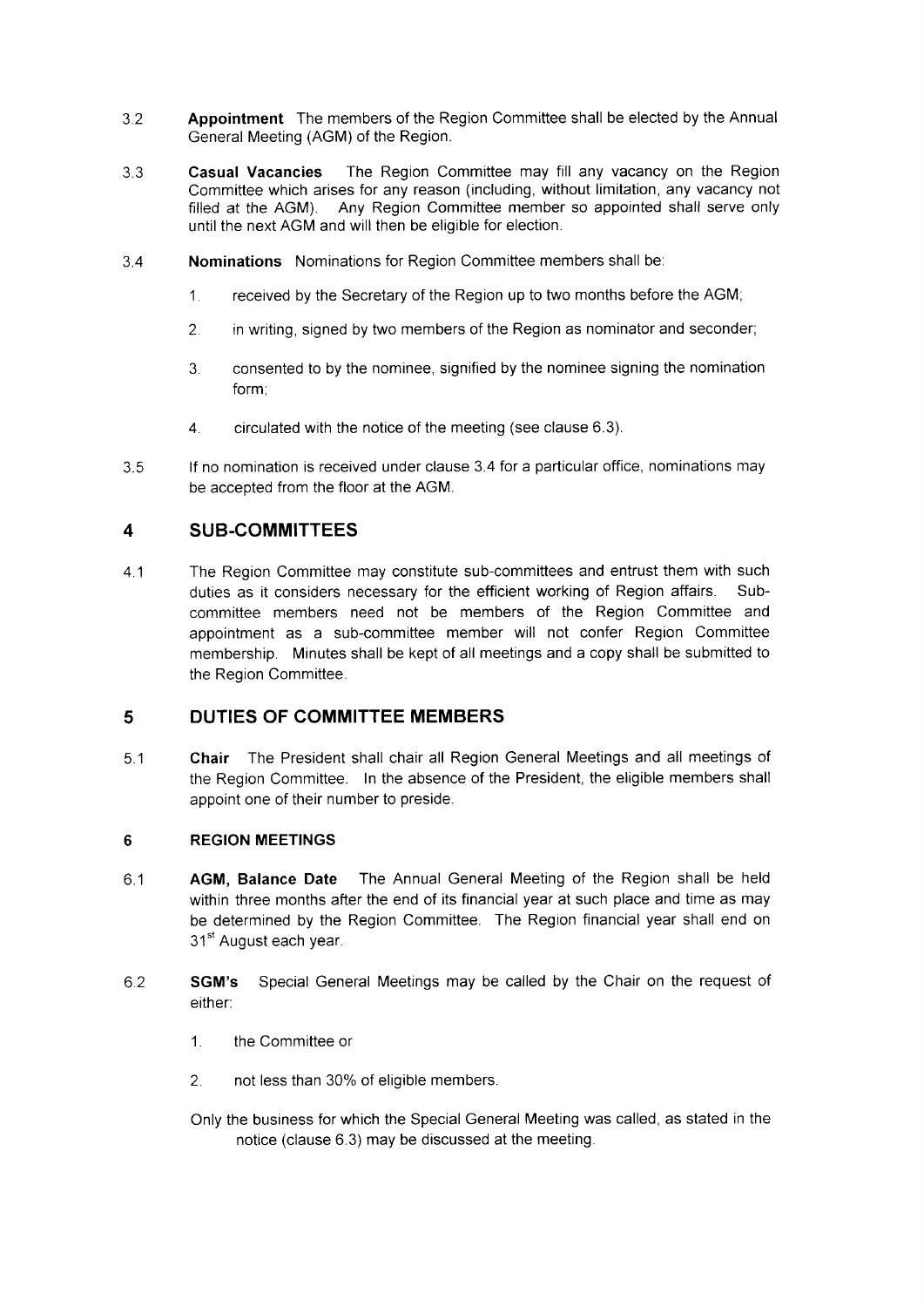#### 6.3 Notice of Meeting

- 1 Notice of any General Meeting must be circulated at least 4 weeks before the holding of the meeting, specifying place and time the meeting is to start and the nature of the business to be transacted at that meeting.
- 2. A Special General Meeting may be convened by giving less than four weeks notice (but not less than one week's notice) if the Region Committee deems it expedient to do so.
- 6.4 Voting Eligible members may vote at General or Special Meetings. lf there is an equality of votes, the Chair shall have the casting vote.
- 6.5 Quorum 15% of eligible members, or 20 eligible members [whichever is the lesser] shall form a quorum for any General Meeting.
- 6.6 Business of AGM The order of business at the Annual General Meeting shall, as nearly as may be, consist of:
	- 1. the minutes of the last Annual General Meeting and of any Special General Meeting held in the course of the year,
	- 2. report of the President or the Secretary on the year's working of the Region,
	- 3. Treasurer's report and Accounts,
	- 4. Reports from each of the Region Co-ordinators, and subcommittees (if any),
	- 5. election of each of the members of the Region Committee,
	- 6. appointment of signatories to the cheque account,
	- 7. appointment of an Auditor,
	- 8. appointment of Region delegates to attend and vote at Branch General Meetings.
	- 9. voting on Notices of Motion and Remits,
	- '10. setting the annual club levy for Region funding,
	- 11. any other business raised by any eligible member or by the Region Committee, if deemed relevant bv the Chair.
- 6.7 Remits. Notices of Motion Remits and Notices of Motion must be
	- 1. received by the Secretary at least two months before the Annual General Meetino:
	- 2. in writing, signed by two eligible members as mover and seconder, and
	- 3. circulated with the notice of the meeting.
- 6.8 Region Delegates Region delegates to attend and vote at a Branch General Meeting shall be appointed by majority vote at the Region AGM and the number of votes of the Reqion divided amonqst them.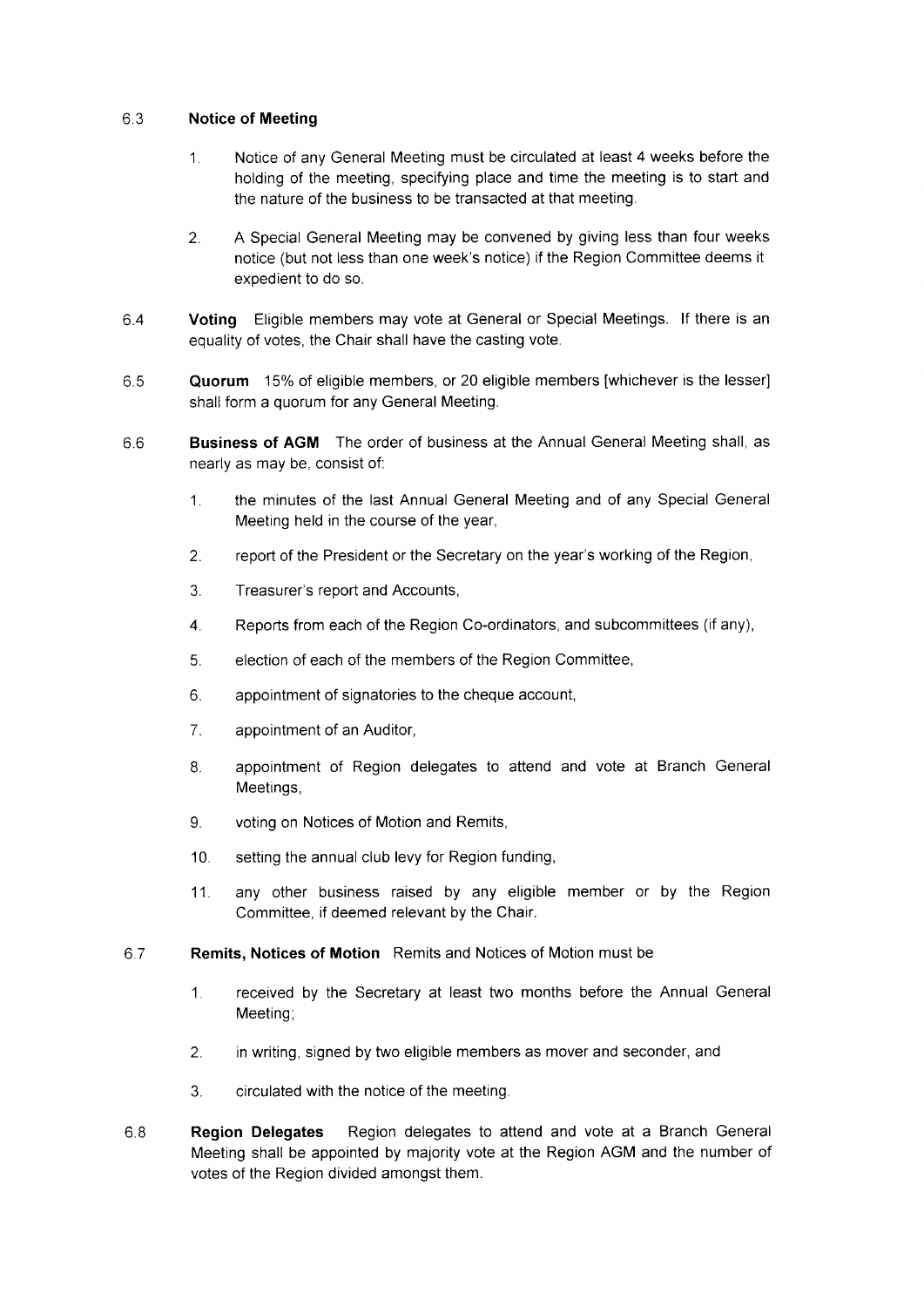# 7 ALTERATION TO CONSTITUTION

- 7.1 **Conditions** Any changes to the Region's Constitution will take effect only if:
	- 1. approved by the eligible members in accordance with clause 7.2
	- 2 sent to the Branch Secretary within 21 days after such approval; and
	- 3. approved by the Branch Management Committee
- 7.2 **Region Procedure** An alteration to the Constitution may be approved by a resolution of the Region in General Meeting, but only if:
	- 1. the notice of motion has been received by the Secretary and has been circulated in accordance with clause 6; and
	- 2. the resolution is approved by not less than two-thirds of the votes available to be cast at the meeting; and
	- 3. it does not in any way affect the non-profit status of the Region, Branch or Society.
- 7.3 IRD Approval No change to clauses 1.2 (Objects), 1.3 (Limitation), 8.1 (Application of Funds), 8.2 (Services Payments) or 9.3 (Transfer of Property) is to be made unless first approved in writing by the Department of Inland Revenue.

## 8 INCOME AND PROPERTY

- 8.1 **Application of Funds** The income and property of the Region, from whatever source derived, shall be applied solely towards the Objects of the Region, as set out in the Constitution. No such income or property (or any part of it) shall be paid or transferred directly or indirectly, by way of dividend or bonus or otherwise by way of profit, to members or persons who have been associated with the Region, or to any person claiming through them.
- 8.2 Services Payments Clause 8.1 shall not prevent a payment to any person in return for services rendered to the Region. Any such payment must be approved by the Region Committee and be reasonable and relative to that which would be paid or supplied in an arm's-length transaction (being the open market value) for such transaction
- 8 3 Investment of Funds All funds of the Region which are not immediately required to be expended for the Objects of the Region may be invested in any manner authorised by law in New Zealand for the investment of trust funds (with power to vary or transpose any such investments from time to time).

### 9 DISBANDMENT / AMALGAMATION

- 9.1 Process The Region may be disbanded, or amalgamated with another region of the Branch, by a resolution passed at a General Meeting.
- 9.2 Notice of Intention Notice of intention to disband or amalgamate shall be given to the Branch immediately after the passing of the first resolution.